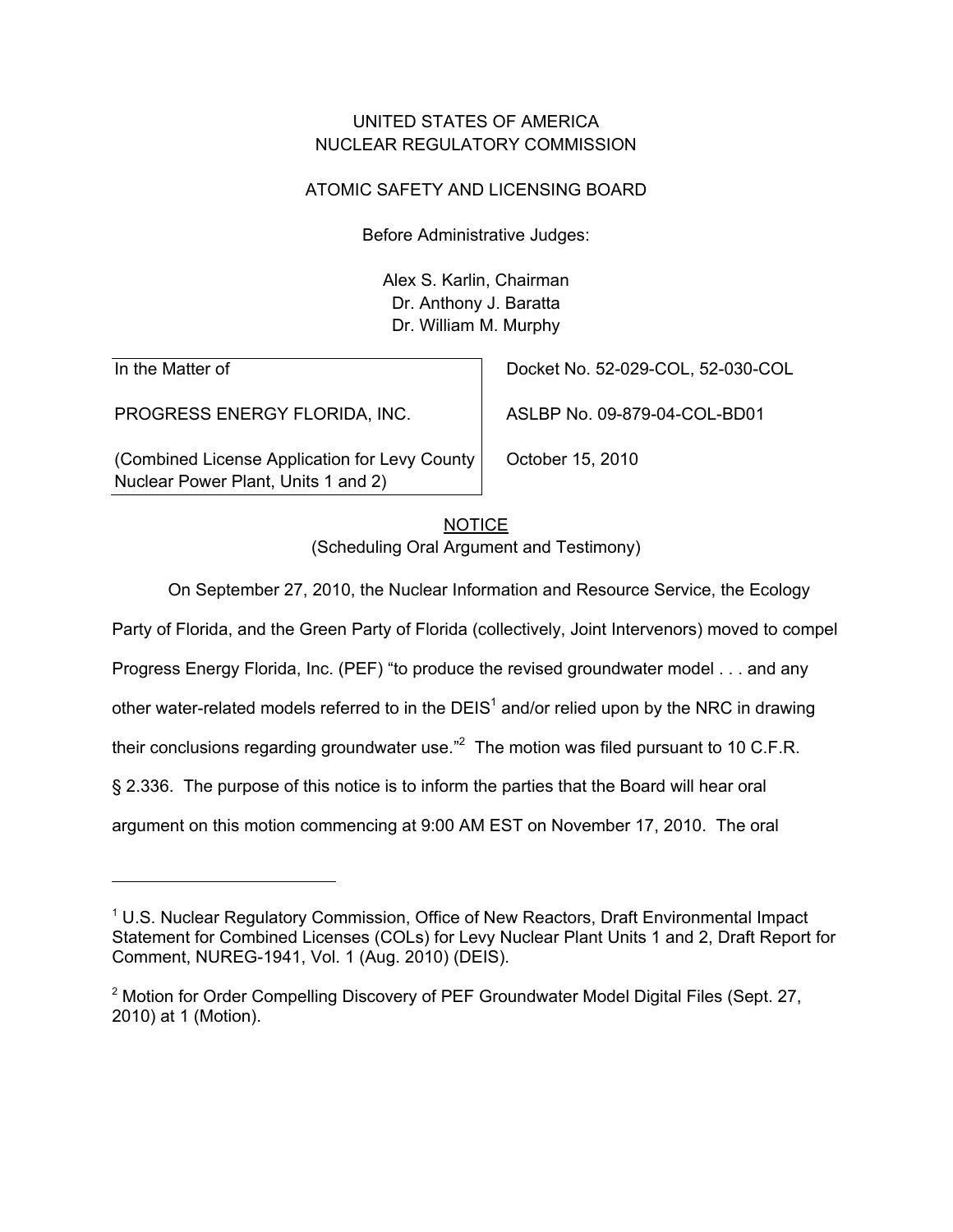argument will be held in the Atomic Safety and Licensing Board Panel Hearing Room, Room T-3B45, located on the third floor of the Two White Flint North Building, 11545 Rockville Pike, in Rockville, Maryland.

The oral argument shall be presented by one counsel or pro se representative per party. Each counsel or pro se representative shall appear in person. He or she shall be prepared to address all legal and factual assertions relevant to the motion, including but not limited to (1) the precise nature of what the Joint Intervenors are seeking,<sup>3</sup> (2) how PEF and/or its contractors could have used the groundwater model or relevant sub-model, calibrated it, and/or revised it without having, at any time, possession, custody, or control of it,<sup>4</sup> (3) whether the DEIS relies on that model or sub-model, (4) whether and how the revised model or sub-model can be obtained from public sources, (5) whether the model and/or sub-model (and the files needed in order to operate and/or to double-check the validity of or PEF's groundwater conclusions derived from the model and/or sub-model) are proprietary, (6) if proprietary, how PEF and/or the NRC Staff were able to access the models and associated computer codes (e.g., via a commercial license or agreement), (7) what if any calculation notes or similar documentation exist describing the

<sup>4</sup> See DEIS at 2-28 to -29.

-

 $3$  For example, the Joint Intervenors assert that the production should include "all water-related computer models, input files and reports, parameters, input data, boundary conditions, assumptions, and all iterations and results, in a model-ready digital format. In short, . . . everything necessary for evaluation of any water model PEF has devised and upon which NRC has relied." Motion at 1. Joint Intervenors should be prepared to address whether this includes the SWFWMD- DWRM2 model, DEIS at 2-25, the "Multi-Layer Unsteady state . . . model," DEIS at 2-26, PEF's submodel of the SWFWMD's DWRM2 regional groundwater flow model, DEIS at 2-28, PEF's recalibrated submodel of SWFWMD's DWRM2 model, DEIS at 2-29, and/or any other models or codes. Given the fact that PEF argues that it would be unduly burdensome and costly to comply with the motion to compel, Progress Answer Opposing Joint Intervenors' Motion to Compel (Oct. 7, 2010) at 3-4, the parties should be prepared to address possible reductions in the scope of the motion that will achieve the necessary disclosures while minimizing such burdens and costs.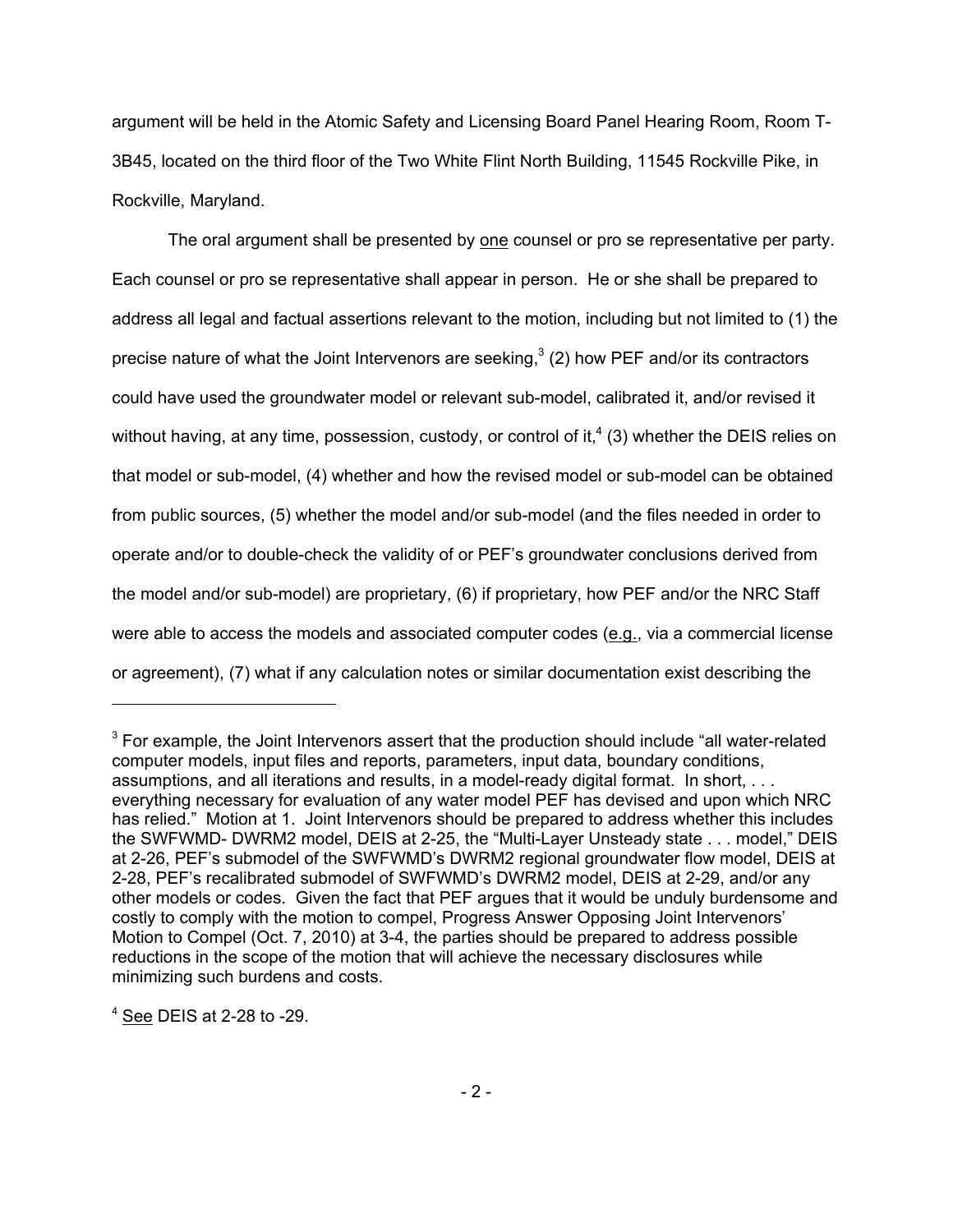assumptions used in developing the model, the model itself, the input, the output, and the interpretation of the results, (8) the costs and burdens associated with production and use of the model, sub-model, and necessary files, and (9) the timeliness of the motion.

Each counsel or pro se representative shall be authorized and prepared to discuss the possible resolution of this matter and practical mechanisms for the possible disclosure of the necessary model and associated information.

The Board might need to take testimony on November 17, 2010, to assess and understand the factual allegations contained in the pleadings. Accordingly, each party shall be accompanied by a person or persons competent, knowledgeable, and authorized to testify concerning the factual statements and allegations made in that party's pleadings. In addition, we request that the NRC Staff produce a witness who is competent, knowledgeable, and authorized to testify concerning the DEIS discussion of the topic of groundwater modeling and "model development" found in the DEIS at pages 2-25 through 2-29. Each potential witness shall appear in person unless, in special circumstances, the Board approves an alternative arrangement. Requests for any such alternative arrangement must be e-mailed to our law clerk, Joshua Kirstein (Josh.Kirstein@nrc.gov), no later than November 9, 2010. On that same date, each party shall file a list specifying the name, employer, position, and relevant background, knowledge, or experience of each of the persons it intends to bring, as potential witnesses, to the November 17, 2010, argument.

- 3 -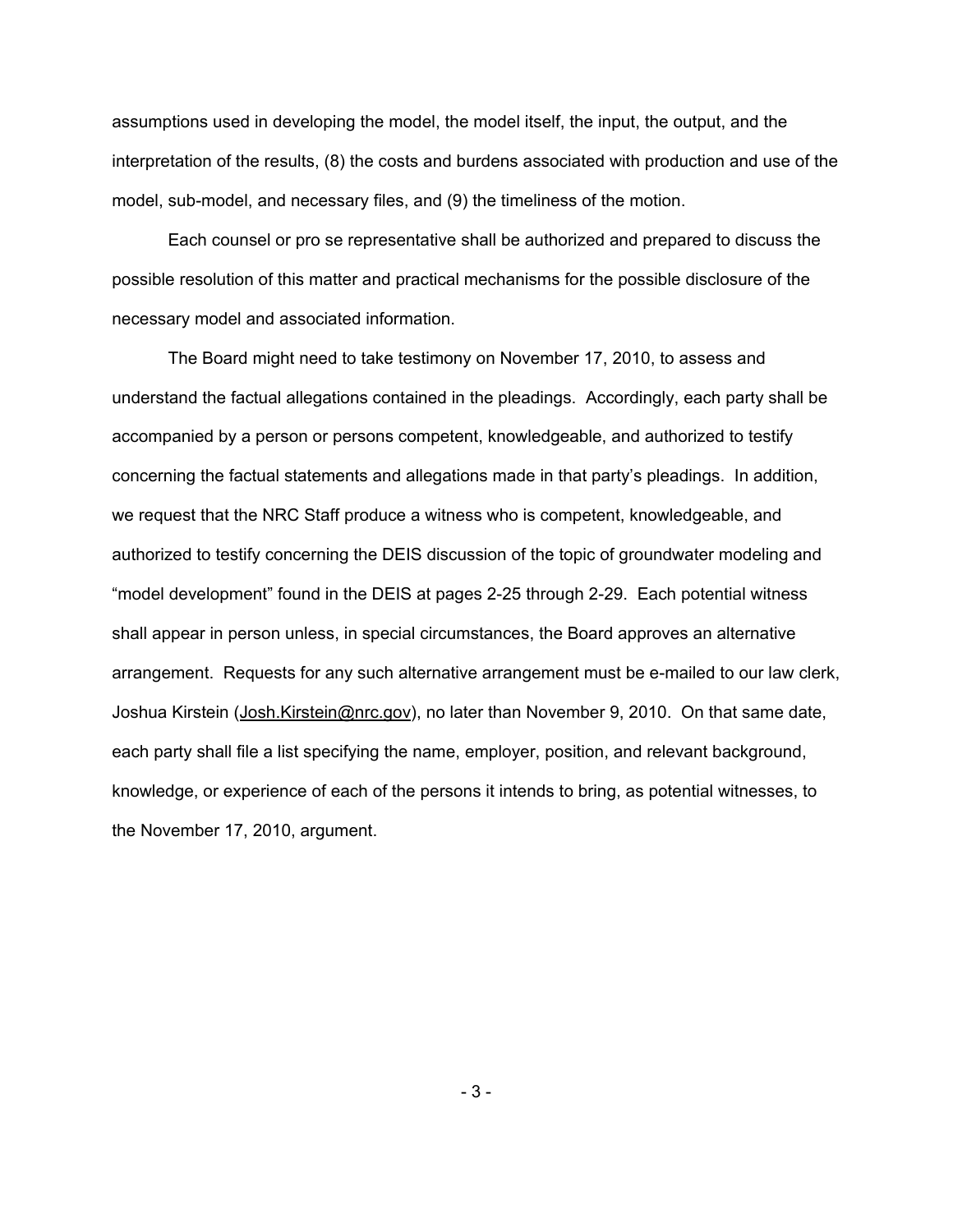Prior to November 17, 2010, the Board might issue additional instructions or questions to the parties concerning the issues that should be addressed. In the meantime, we currently estimate that the oral argument and testimony will be completed by 12:00 PM EST. $5$ 

The public is welcome to attend this oral argument. Persons wishing to attend should arrive in sufficient time to allow for security screening and should bring a government-issued picture identification card (e.g., a driver's license).

> FOR THE ATOMIC SAFETY AND LICENSING BOARD

*/RA/* 

Alex S. Karlin, Chairman ADMINISTRATIVE JUDGE

Rockville, Maryland October 15, 2010

 $5$  The Board does not intend to hear oral argument on November 17, 2010, concerning the other currently pending motions. On that date, however, we may ask the parties to address their availability for a possible oral argument, site visit, and/or oral limited appearance statement session to be held in the vicinity of the proposed facility in January or February 2011.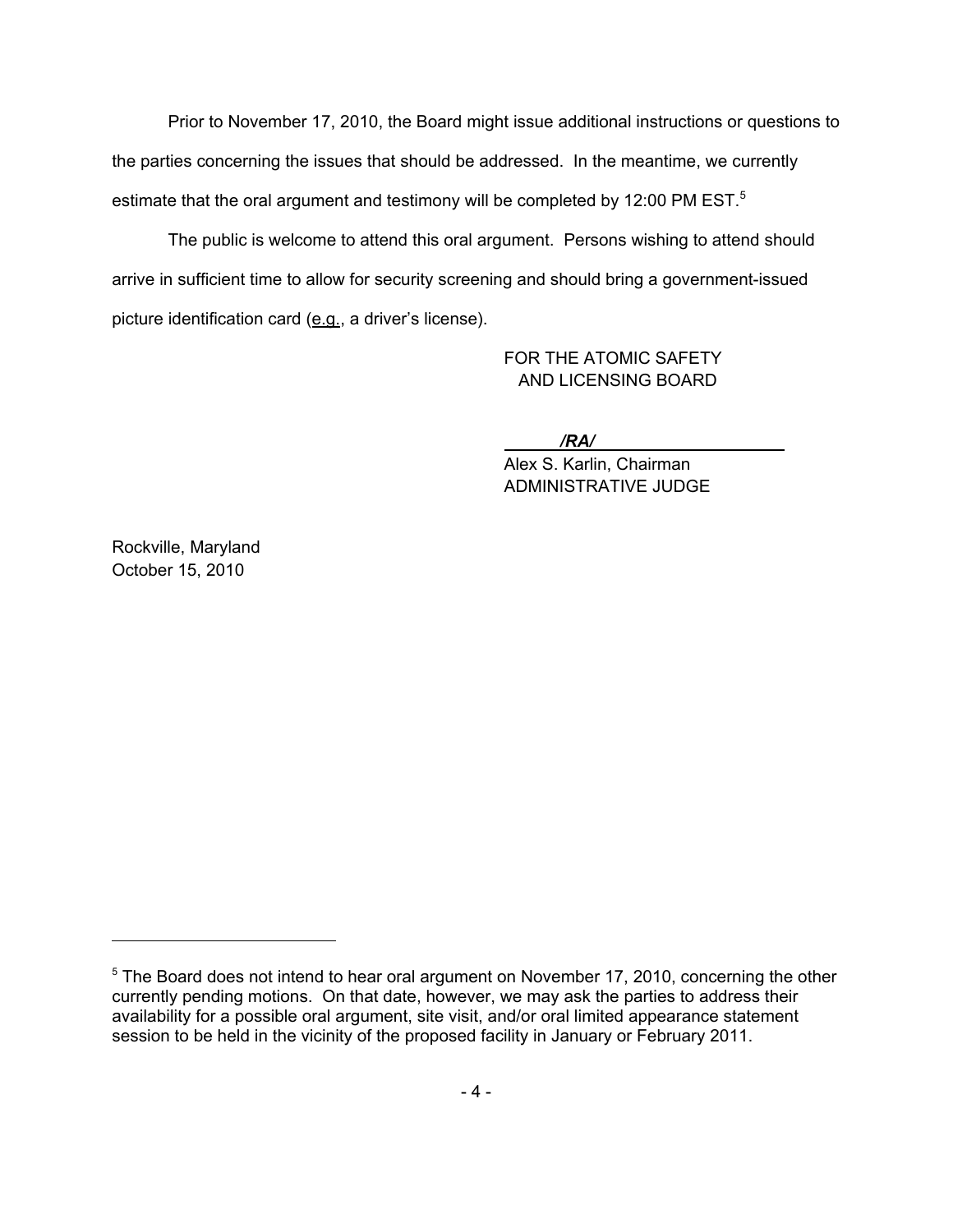#### UNITED STATES OF AMERICA NUCLEAR REGULATORY COMMISSION

In the Matter of

PROGRESS ENERGY FLORIDA, INC. (a) Docket Nos. 52-029-COL

 $)$ 

 $)$ 

(Levy County Nuclear Power Plant ) Units 1 and 2)

(Combined License) )

) and 52-030-COL

## CERTIFICATE OF SERVICE

I hereby certify that copies of the foregoing LB NOTICE (SCHEDULING ORAL ARGUMENT AND TESTIMONY) have been served upon the following persons by Electronic Information Exchange.

Office of Commission Appellate Adjudication U.S. Nuclear Regulatory Commission Mail Stop: O-16C1 Washington, DC 20555-0001 E-mail: ocaamail@nrc.gov

Atomic Safety and Licensing Board Panel U.S. Nuclear Regulatory Commission Mail Stop T-3F23 Washington, DC 20555-0001

Alex S. Karlin, Chair Administrative Judge E-mail: ask2@nrc.gov

Anthony J. Baratta Administrative Judge E-mail: Anthony.baratta@nrc.gov

William M. Murphy Administrative Judge E-mail: William.murphy@nrc.gov

Joshua A. Kirstein, Law Clerk E-mail: josh.kirstein@nrc.gov

Office of the Secretary of the Commission U.S. Nuclear Regulatory Commission Mail Stop O-16C1 Washington, DC 20555-0001 Hearing Docket E-mail: hearingdocket@nrc.gov

Pillsbury Winthrop Shaw Pittman, LLP 2300 N. Street, N.W. Washington, DC 20037-1122 Counsel for Progress Energy Florida, Inc. John H. O'Neill, Esq. Robert B. Haemer, Esq. Ambrea Watts, Esq. Alison Crane, Esq. Michael G. Lepre, Esq. Jason P. Parker, Esq. Stefanie Nelson George, Esq. Stephen Markus E-mail: john.oneill@pillsburylaw.com robert.haemer@pillsburylaw.com; ambrea.watts@pillslburylaw.com alison.crane@pillsburylaw.com michael.lepre@pillsburylaw.com jason.parker@pillsburylaw.com stefanie.george@pillsburylaw.com stephen.markus@pillsburylaw.com